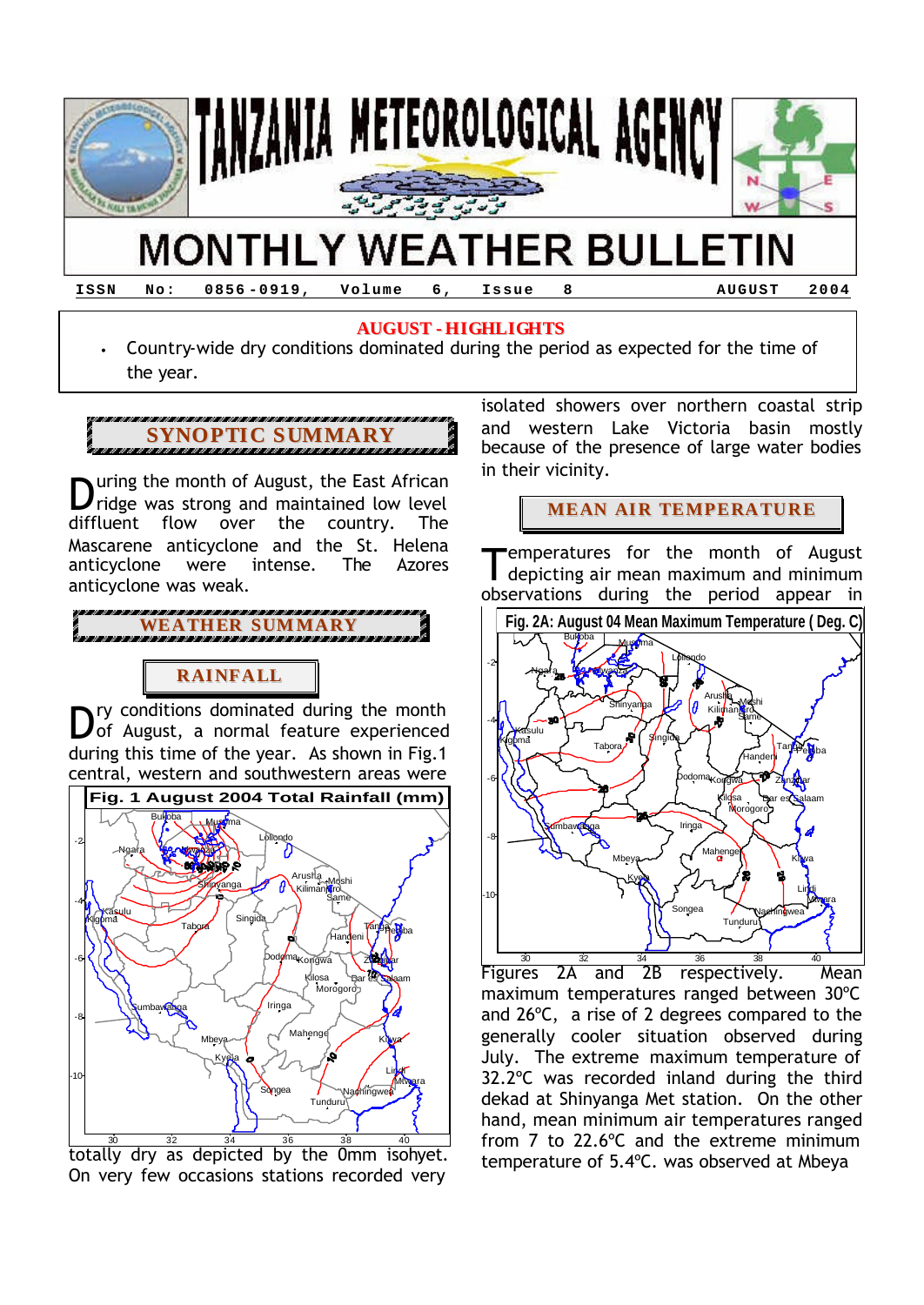



### **SUNSHINE HOURS**



the country. As a result of the prevailing dry conditions, clear skies covered most of the country, accounting for longer durations of insolation. The duration of mean sunshine hours ranged from 7 to about 11 hours/day. Most of the country recorded longer direct sunshine hours with central and southwestern areas observing above 10 hours of bright sunshine. Lower durations were recorded over

northeastern areas but still longer durations than half-day length.

#### **MEAN DAILY WINDSPEED**

ean wind run across the country during the month of August from observations at a height of about 1.5meters ranged from 6km/hr M



 to a maximum of just above 12km/hr as shown in Figure 4. The core of maximum wind speed was oriented along the north – south axis over central and parts of northeastern areas of the country.



igure 5 depicts anomalies of the Normalized Difference Vegetation Index (NDVI) from Spot satellite sensor indicating the change that occurred between the first dekad of July to that of the first dekad of August. F<sub>in</sub>

Large decreases in the greening index appear to cover most of the country as indicated by the spread of red and yellow coloring. The situation underscores the general trend during August because of the prevailing dry conditions most vegetation canopy were shedding their dried leaves thus exposing more bare ground.